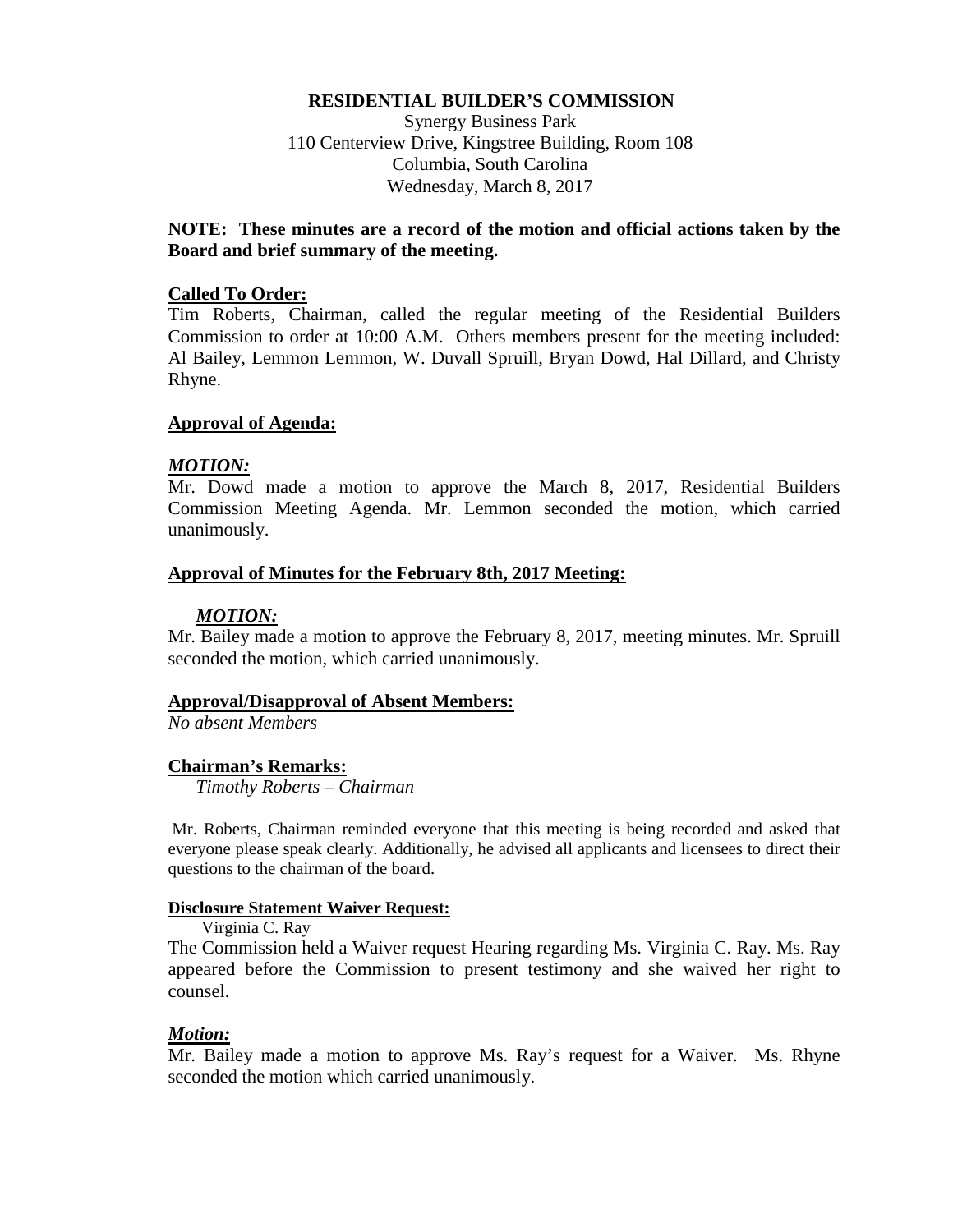#### Richard Annas

The Commission held a Waiver request Hearing regarding Mr. Richard Annas. Mr. Annas appeared before the Commission to present testimony and he waived his right to counsel.

#### *Motion:*

Mr. Bailey made a motion to approve Mr. Annas's request for a Waiver. Mr. Dowd seconded the motion which carried unanimously.

### **Application Reviews:**

Paul Leslie

Mr. Leslie did not appear before the Commission.

#### *Motion:*

No Motions Made

#### Luis Fallin

The Commission held an Application Review Hearing regarding Mr. Luis Fallin. Mr. Fallin appeared before the commission to present testimony and he waived his right to counsel.

#### *Motion:*

Mr. Bailey made a motion to allow Mr. Fallin to sit for the exam. Mr. Dillard seconded the motion which did carry unanimously.

Matthew Pendergrass

The Commission held an Application Review Hearing regarding Mr. Matthew Pendergrass. Mr. Pendergrass appeared before the Commission to present testimony, and he waived his right to counsel.

#### *Motion:*

Mr. Dillard made a motion to allow Mr. Matthew Pendergrass to sit for the exam. Mr. Dowd seconded the motion, which carried unanimously.

Scott C. Keller Mr. Keller did not appear before the Commission.

#### *Motion:* No Motions Made

Joel Simpson Mr. Simpson did not appear before the Commission. *Motion:* No Motions Made

Michael Sencer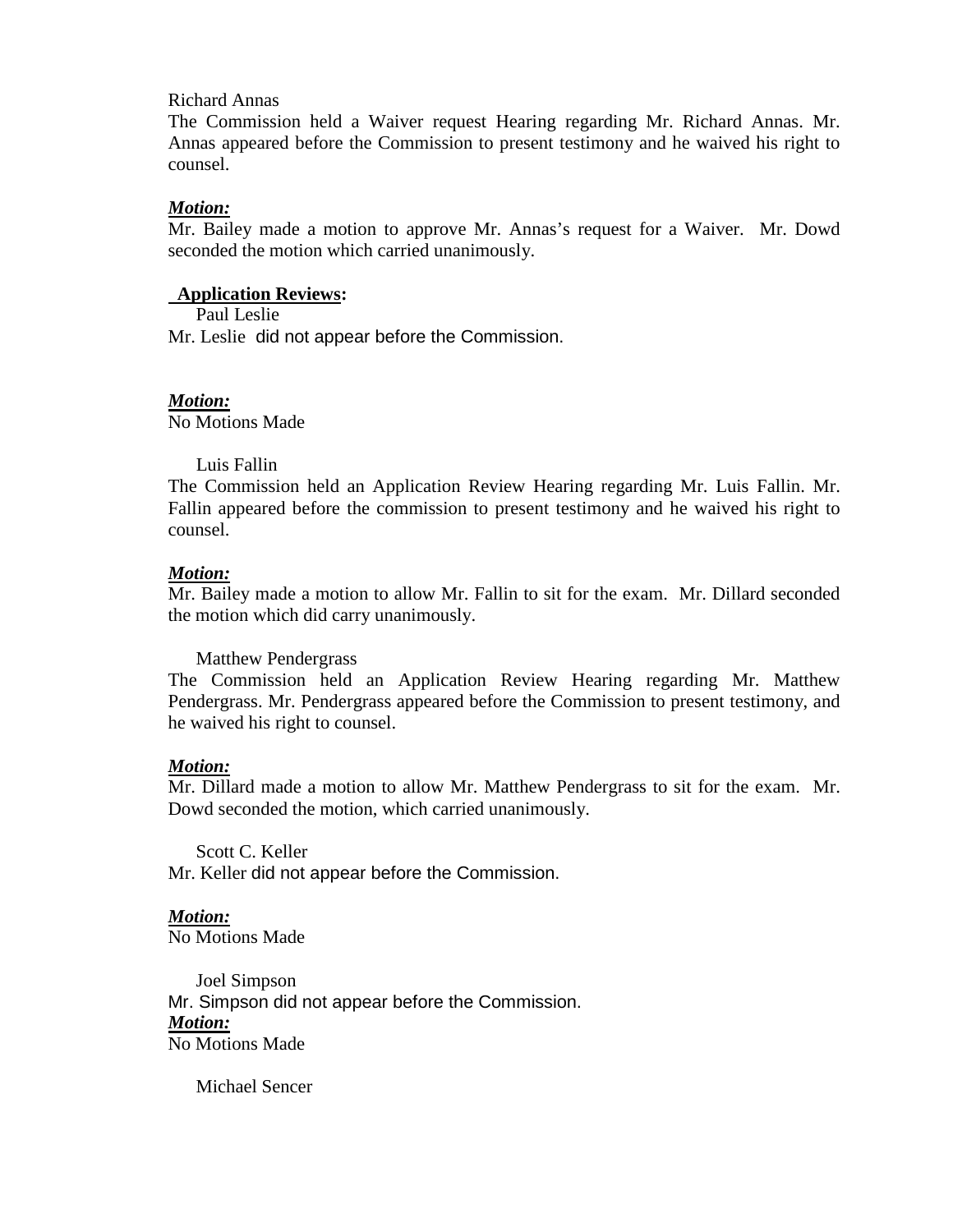The Commission held an Application Review Hearing regarding Mr. Michael Sencer. Mr. Sencer appeared before the Commission to present testimony, and he waived his right to counsel.

#### *Motion:*

Mr. Dowd made a motion to allow Mr. Sencer to sit for the exam. Mr. Bailey seconded the motion, which carried unanimously.

Jonathan Roswall

The Commission held an Application Review Hearing regarding Mr. Jonathan Roswall. Mr. Roswall appeared before the Commission to present testimony, and he waived his right to counsel.

# *Motion:*

Mr. Lemmon made a motion to allow Mr. Roswall to sit for the exam. Mr. Dillard seconded the motion, which carried unanimously.

 James Lajoie Mr. Lajoie did not appear.

# *Motion:*

No Motions Made

Tatyana Voloshchuk

The Commission held an Application Review Hearing regarding Ms. Tatyana Voloshchuk. Ms. Voloshchuk appeared before the Commission to present testimony and she waived her right to counsel.

# *Motion:*

Mr. Dillard made a motion to allow Ms. Voloshchuk to sit for the exam. Mr. Bailey seconded the motion, which carried unanimously.

# William Welch

The Commission held an Application Review Hearing regarding Mr. William Welch. Mr. Welch appeared before the Commission to present testimony and he waived his right to counsel.

# *Motion:*

Mr. Bailey made a motion to allow Mr. Welch to sit for the exam. Ms. Rhyne seconded the motion, which carried unanimously.

# Paul Diakovasilis

The Commission held an Application Review Hearing regarding Mr. Paul Diakovasilis. Mr. Diakovasilis appeared before the Commission to present testimony and he waived his right to counsel.

# *Motion:*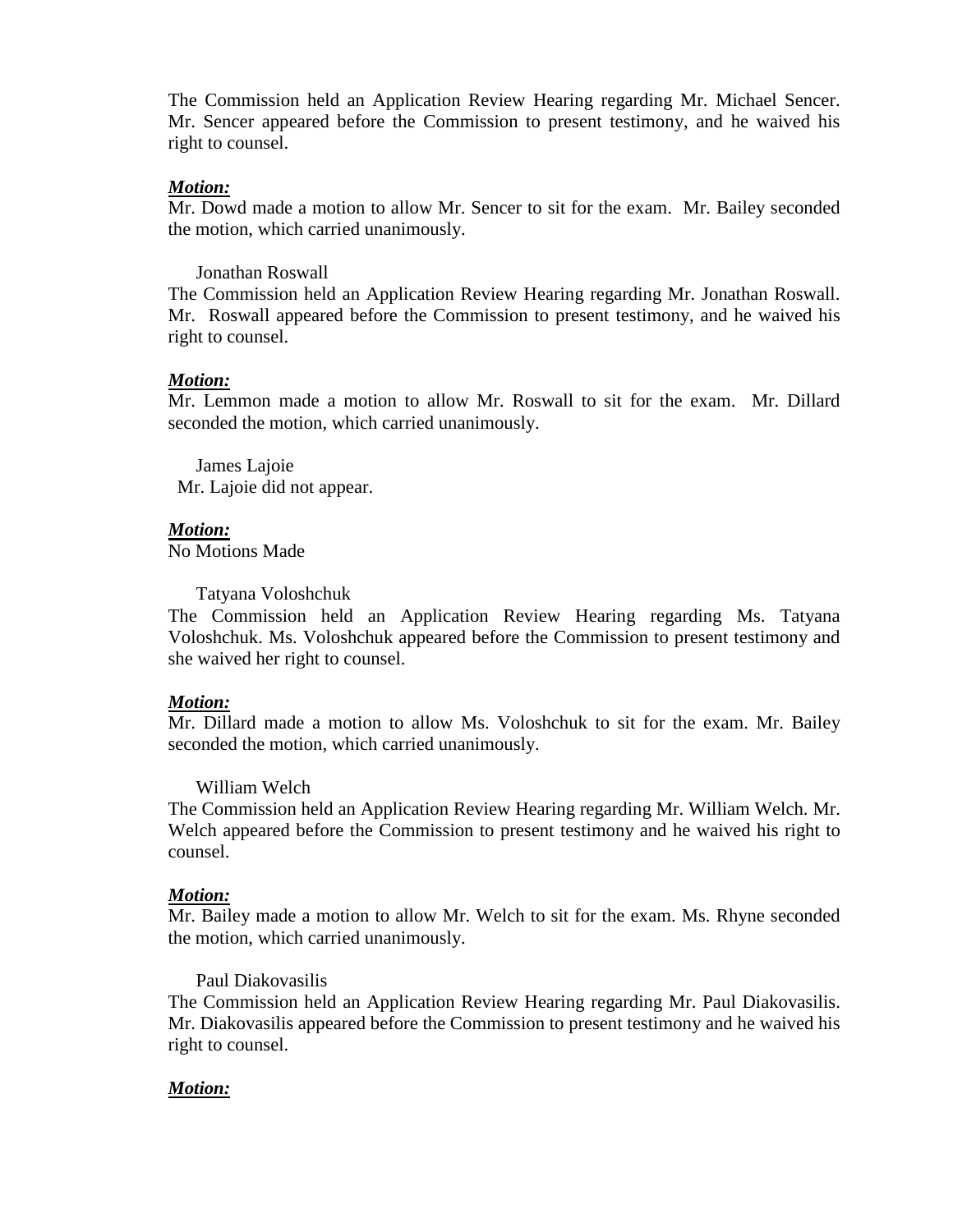Mr. Bailey made a motion to allow Mr. Diakovasilis to sit for the exam. Mr. Lemmon seconded the motion, which carried unanimously.

#### David Alexander

The Commission held an Application Review Hearing regarding Mr. David Alexander. Mr. Alexander appeared before the Commission to present testimony.

#### *Motion:*

Mr. Bailey made a motion to allow Mr. Alexander to sit for the exam. Mr. Dillard seconded the motion, which carried unanimously.

#### Charles A. Johnson

The Commission held an Application Review Hearing regarding Mr. Charles A. Johnson. Mr. Johnson appeared before the Commission to present testimony and he waived his right to counsel.

#### *Motion:*

Mr. Dowd made a motion to approve Mr. Johnson for a Specialty Registration .Mr. Lemmon seconded the motion, which carried unanimously.

#### Robert Hagins

The Commission held an Application Review Hearing regarding Mr. Robert Hagins. Mr. Hagins appeared before the Commission to present testimony and he waived his right to counsel.

#### *Motion:*

Mr. Bailey made a motion to approve Mr. Hagins for a Specialty Registration. Mr. Dillard seconded the motion, which carried unanimously.

#### Jeremy D. Lewis

The Commission held an Application Review Hearing regarding Mr. Jeremy D. Lewis. Mr. Lewis appeared before the Commission to present testimony and he waived his right to counsel.

#### *Motion:*

Mr. Lemmon made a motion to approve Mr. Lewis to sit for the exam. Ms. Rhyne seconded the motion, which carried unanimously.

Terry Gibson Mr. Gibson did not appear before the Commission to present testimony.

#### *Motion:*

No Motions Made

John Johannessen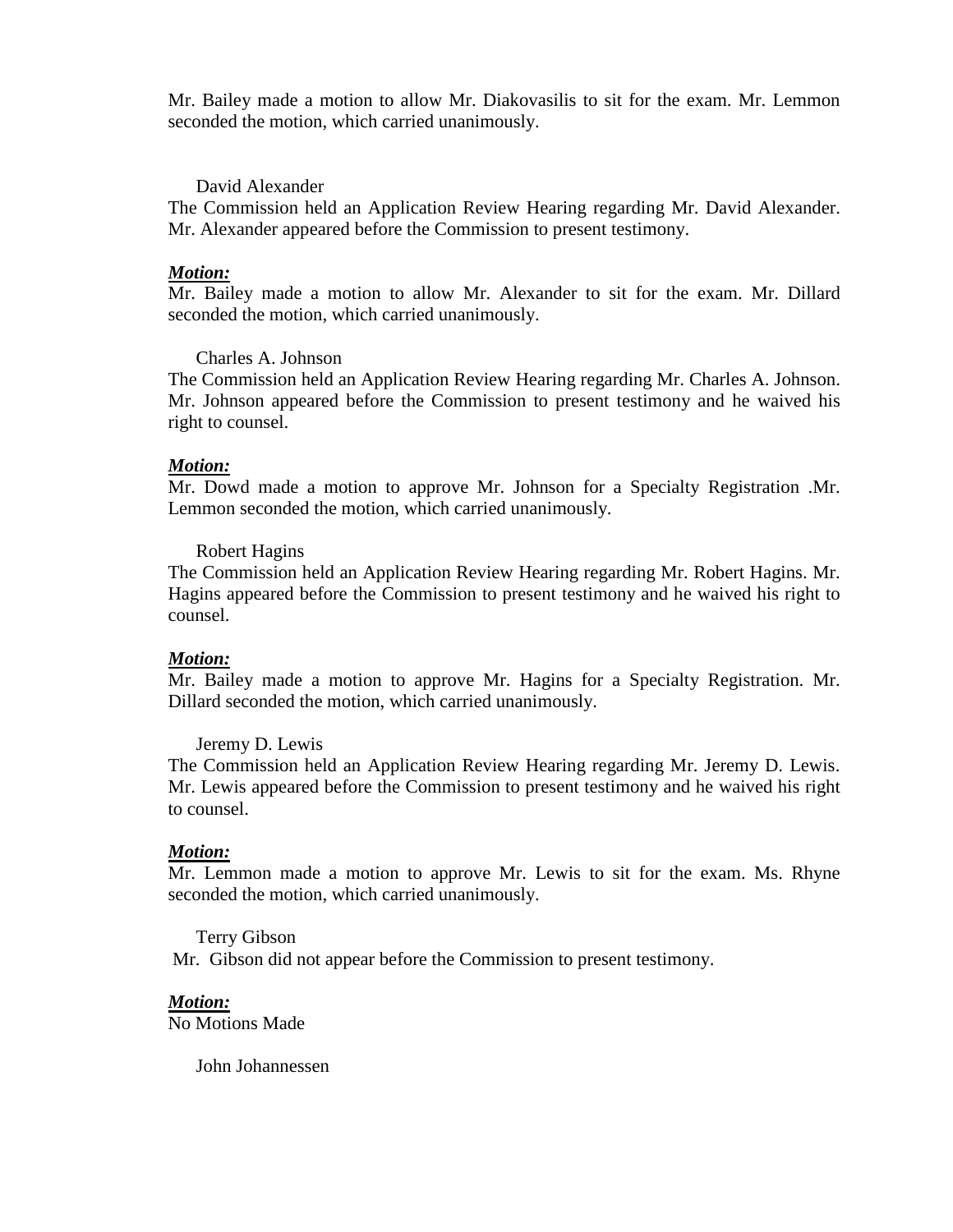The Commission held an Application Review Hearing regarding Mr. John Johannessen. Mr. Alexander appeared before the Commission to present testimony and he waived his right to counsel.

#### *Motion:*

Mr. Bailey made a motion to allow Mr. Johannessen to sit for the exam. Mr. Dillard seconded the motion, which carried unanimously.

#### Craig Washington

The Commission held an Application Review Hearing regarding Mr. Craig Washington. Mr. Washington appeared before the Commission to present testimony and he waived his right to counsel.

### *Motion:*

Mr. Bailey made a motion to allow Mr. Washington to sit for the exam. Ms. Rhyne seconded the motion, which carried unanimously.

#### Joseph Leitner

The Commission held an Application Review Hearing regarding Mr. Joseph Leitner. Mr. Leitner appeared before the Commission to present testimony and he waived his right to counsel.

#### *Motion:*

Ms. Rhyne made a motion to allow Mr. Leitner to sit for the exam. Mr. Dowd seconded the motion, which carried unanimously.

#### Elbert Johnson

The Commission held an Application Review Hearing regarding Mr. Elbert Johnson. Mr. Johnson appeared before the Commission to present testimony and he waived his right to counsel.

#### *Motion:*

Mr. Bailey made a motion to allow Mr. Johnson to sit for the exam. Mr. Lemmon seconded the motion, which carried unanimously.

# Walter Driggers

The Commission held an Application Review Hearing regarding Mr. Walter Driggers. Mr. Driggers appeared before the Commission to present testimony and he waived his right to counsel.

#### *Motion:*

Mr. Bailey made a motion to allow Mr. Driggers to reinstate his Specialty license. Mr. Dillard seconded the motion, which carried unanimously.

Jeffery L. Marine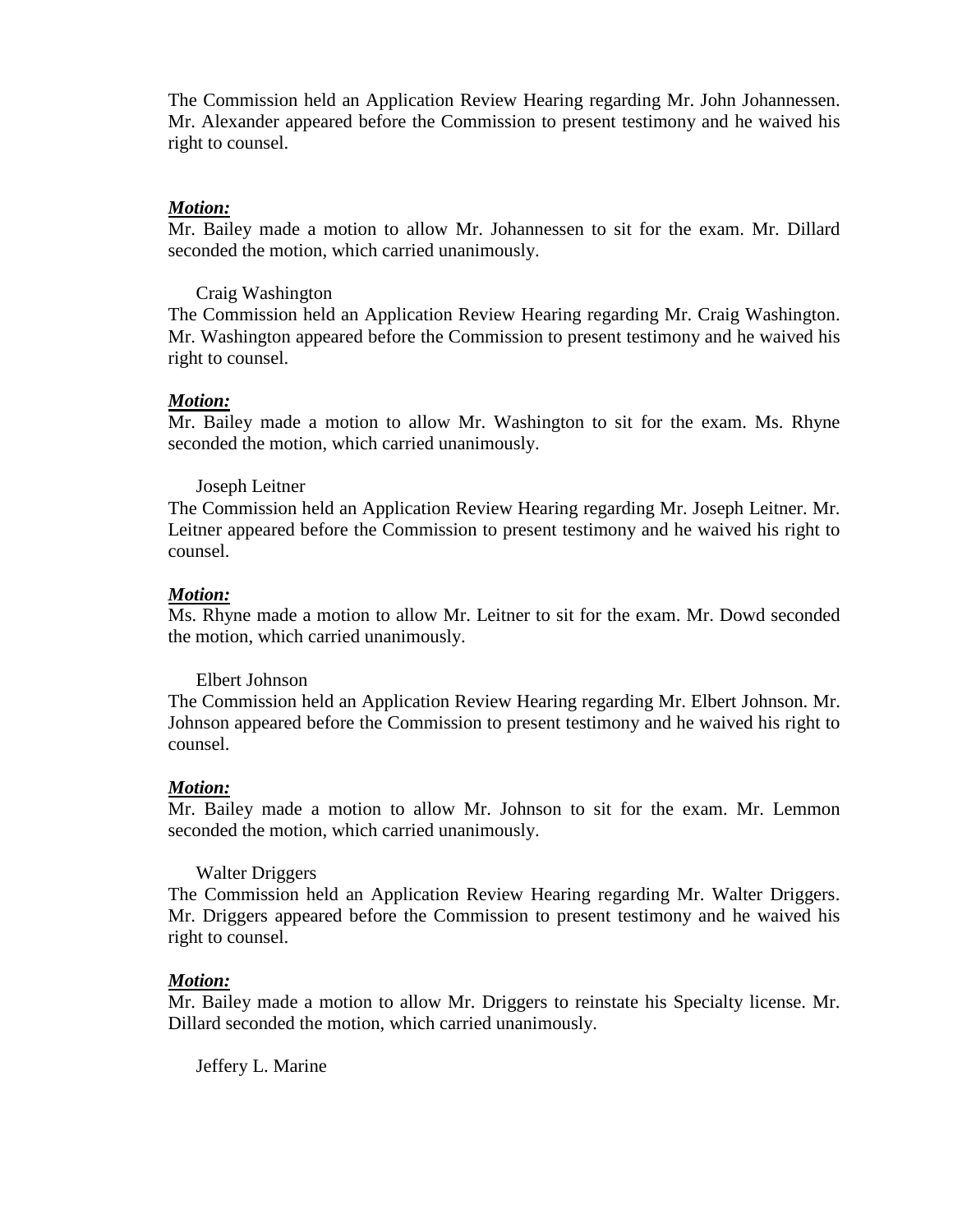The Commission held an Application Review Hearing regarding Mr. Jeffery L. Marine. Mr. Marine appeared before the Commission to present testimony and he waived his right to counsel.

# *Motion:*

Mr. Dillard made a motion to go into executive session. Ms. Rhyne seconded the motion, which carried unanimously.

# *Motion:*

Mr. Bailey made a motion to come out of executive session. Ms. Rhyne second the motion, which carried unanimously.

# *Motion:*

Mr. Bailey made a motion to deny reinstatement of Mr. Marine's Home Builders License, but will allow Mr. Marine to keep his Home Inspection License. Mr. Dowd seconded the motion, which carried unanimously.

# **Final Order Hearings:**

*Brandon B. Williams, Case# 2015-90* The Board held a Final Order hearing regarding Mr. Brandon B. Williams.

# *MOTION:*

Mr. Bailey made a motion to uphold the Hearing Officer's Recommendation. Ms. Rhyne seconded the motion, which carried unanimously.

*James Cowan, Case# 2015-476*

The Board held a Final Order hearing regarding Mr. James Cowan.

# *MOTION:*

Mr. Dowd made a motion to uphold the Hearing Officer's Recommendation. Mr. Lemmon seconded the motion, which carried unanimously.

*Tarrence Jackson, Case# 2015-3*

The Board held a Final Order hearing regarding Mr. Tarrence Jackson.

# *MOTION:*

Mr. Spruill made a motion to uphold the Hearing Officer's Recommendation. Mr. Dowd seconded the motion, which carried unanimously.

# *Tarrence Jackson, Case# 2015-3*

The Board held a Final Order hearing regarding Mr. Tarrence Jackson to review the three estimates provided by the homeowner.

# **MOTION:**

Mr. Lemmon made a motion to allow the homeowner to call on the bond in the amount of \$5,485.00. Mr. Dowd seconded the motion, which did not carry unanimously. Mr. Spruill opposed.

*Michael E. McMullen, Case# 2014-471*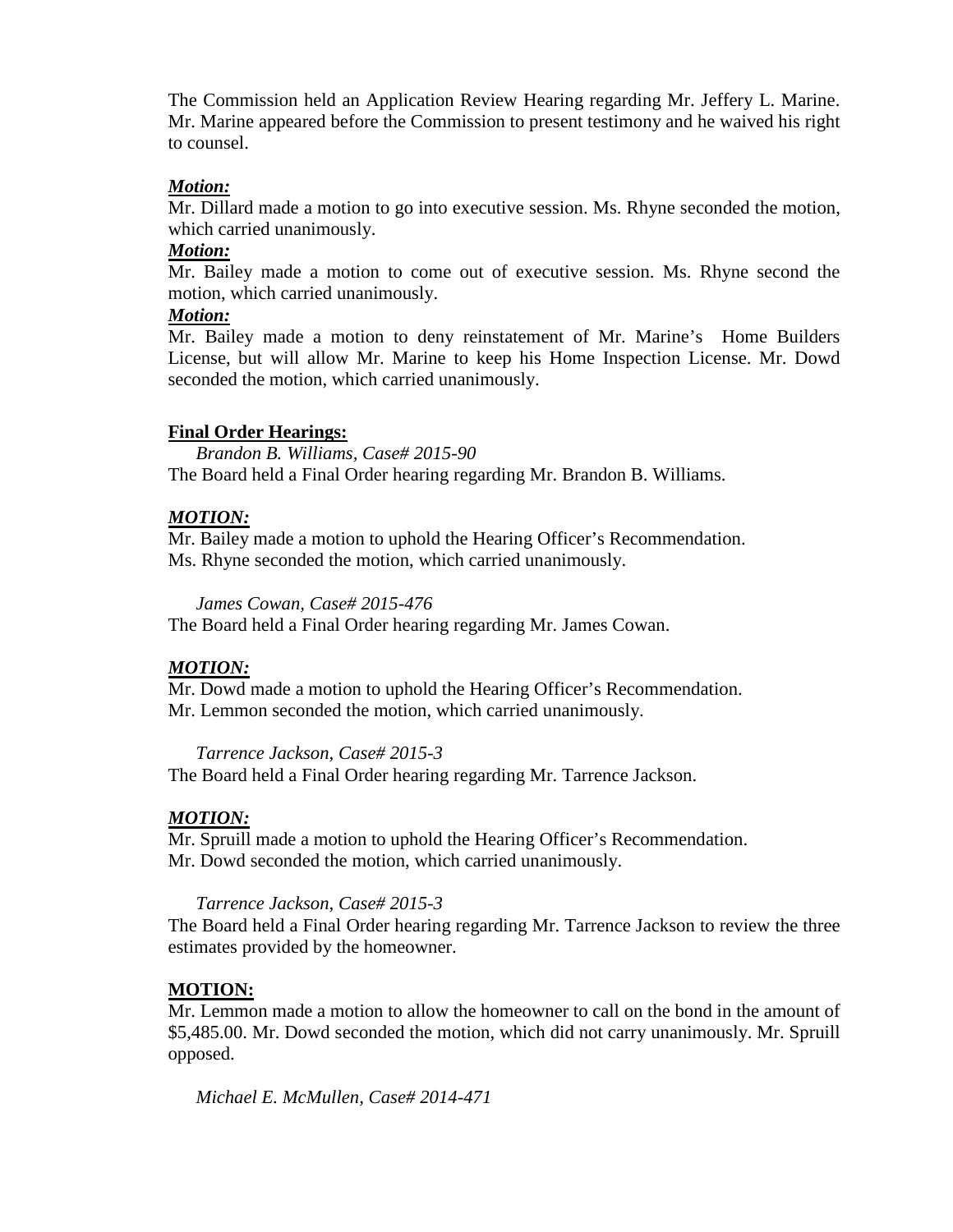The Board held a Final Order hearing regarding Mr. Michael E. McMullen. Mr. Bailey recused himself due to his service as the hearing officer.

# *MOTION:*

Mr. Lemmon made a motion to uphold the Hearing Officer's Recommendation. Mr. Dillard seconded the motion, which carried unanimously.

Mr. Bailey returned to the meeting.

# *J. Haynes Waters, III, Case# 2015-739*

The Board held a Final Order hearing regarding Mr. J. Haynes Waters. Mr. Bailey recused himself due to his service as the hearing officer.

# *MOTION:*

Mr. Dillard made a motion to uphold the Hearing Officer's Recommendation, but increase the fine to \$500. Mr. Dowd seconded the motion, which carried unanimously.

Mr. Bailey returned to the meeting.

# **Administrator's Remarks for Information:**

No Comments made**.** 

# **OIE Report – Mr. Todd Bond**

*Todd Bond, Chief Investigator of OIE* Todd Bond, Chief Investigator of OIE to present the information to the Commission regarding the OIE monthly report.

As of March 12, 2017

165 complaints received

- 235 open investigations
- 162 closed cases

# **New Business:**

A. Recommendation of IRC *MOTION:*

Mr. Dowd made a motion to approve the Recommendation of the IRC Mr. Lemmon seconded the motion, which carried unanimously.

# B. Resolution Guidelines

# *MOTION:*

Ms. Rhyne made a motion to approve the IRC Resolution Guidelines. Ms. Bailey seconded the motion, which carried unanimously.

# **Old Business:**

None at this time

#### **Public Comments:**

Mr. Bailey mentioned the passing of Mr. Charlie McAllister and asked for a moment of silence.